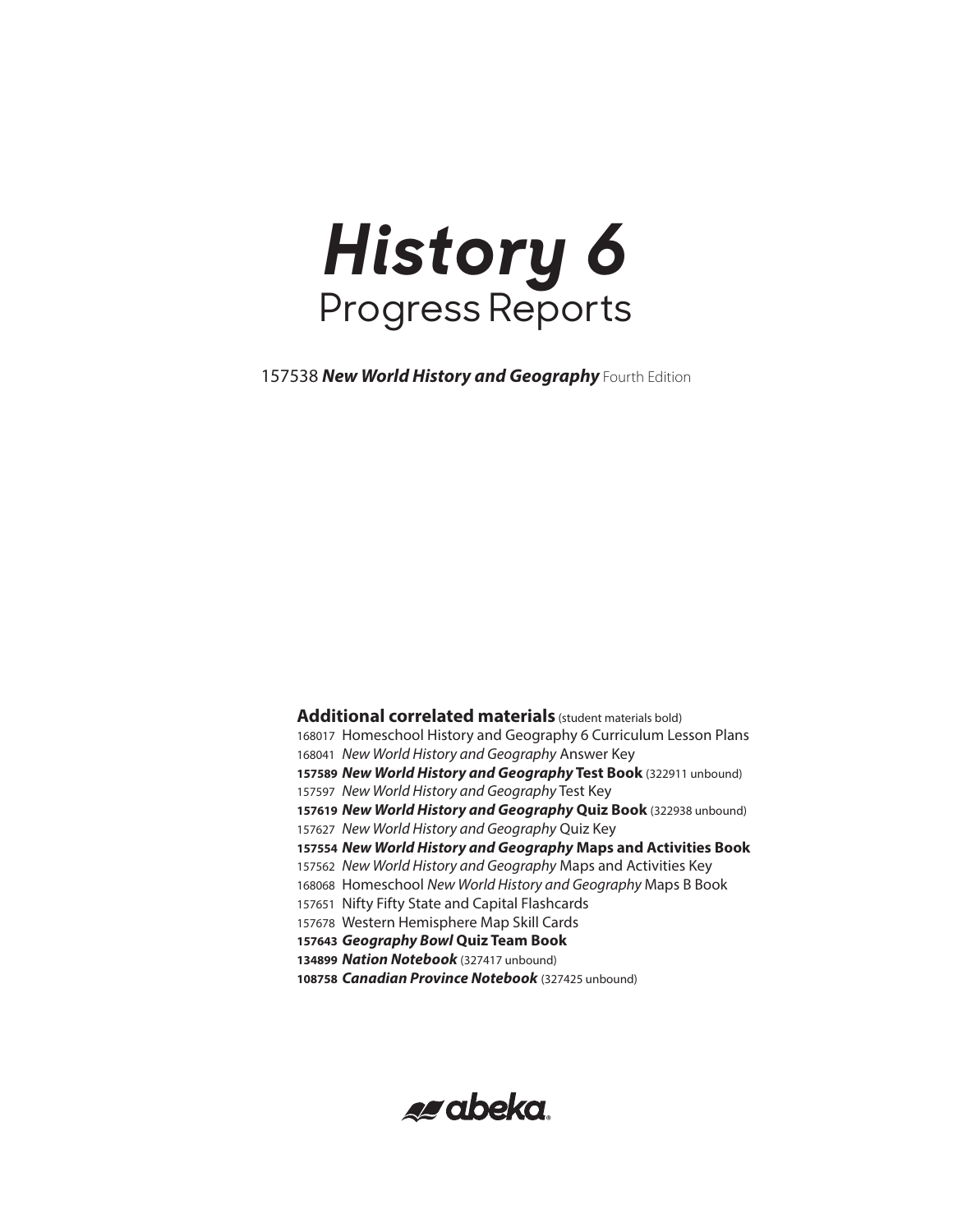**First Grading Period**

Lessons 1–44

| Last | First | Middle |
|------|-------|--------|
|      |       |        |
|      |       |        |
|      |       |        |
|      |       |        |
|      |       |        |
|      |       |        |
|      |       |        |

es abeka.

| QUIZZES* |                |       | <b>TESTS*</b> |                     |       | <b>HISTORY 6</b>                             |
|----------|----------------|-------|---------------|---------------------|-------|----------------------------------------------|
| Lesson   | Quiz           | Grade | Lesson        | <b>Test</b>         | Grade | Quiz Average 1/4                             |
| 3        |                |       | 12            |                     |       | Test Average 1/2<br>$\overline{\phantom{a}}$ |
| 8        | $\overline{2}$ |       | 27            | 2                   |       | (Count this twice.)                          |
| 10       | 3              |       | 38            | 3                   |       | Exam Grade 1/4                               |
| 18       | 4              |       |               |                     |       |                                              |
| 19       | <b>HW1</b>     |       |               | <b>Test Average</b> |       | <b>Final Average</b>                         |
| 23       | 5              |       |               |                     |       |                                              |
| 32       | 6              |       | Lesson        | Exam                | Grade |                                              |
| 34       | <b>HW2</b>     |       | 44            | 4                   |       |                                              |
| 36       | 7              |       |               |                     |       |                                              |
| 41       | 8              |       |               |                     |       |                                              |
| 42       | 9              |       |               |                     |       |                                              |
|          | Quiz Average   |       |               |                     |       |                                              |

\*Subtract the number of points missed from 100. Record the numerical grade on the line.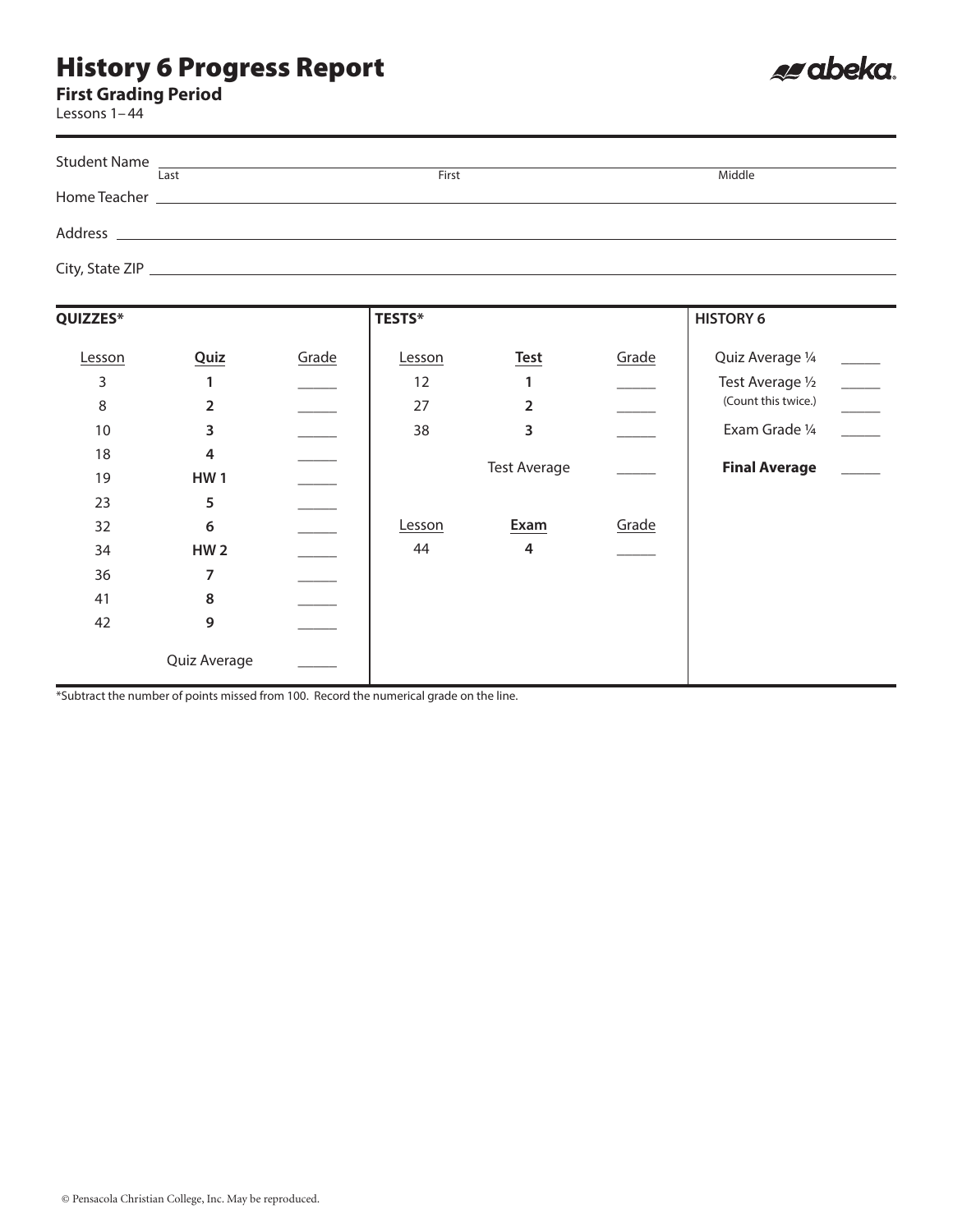81 **17** \_\_\_\_\_ 82 **18** \_\_\_\_\_

Quiz Average

Lesson Completed 46 \_\_\_\_\_ 55 \_\_\_\_\_ 65 \_\_\_\_\_ 75 \_\_\_\_\_ 85 \_\_\_\_\_

**CURRENT EVENTS** (check if completed)

**Second Grading Period**

Lessons 45–85

| <b>Student Name</b> |                 |                          |               |                     |                          |                      |                                  |
|---------------------|-----------------|--------------------------|---------------|---------------------|--------------------------|----------------------|----------------------------------|
|                     | Last            |                          | First         |                     |                          | Middle               |                                  |
|                     |                 |                          |               |                     |                          |                      |                                  |
|                     |                 |                          |               |                     |                          |                      |                                  |
|                     |                 |                          |               |                     |                          |                      |                                  |
| QUIZZES*            |                 |                          | <b>TESTS*</b> |                     |                          | <b>HISTORY 6</b>     |                                  |
| Lesson              | Quiz            | Grade                    | Lesson        | <b>Test</b>         | Grade                    | Quiz Average 1/4     |                                  |
| 47                  | HW <sub>3</sub> |                          | 51            | Geo. Proj.          |                          | Test Average 1/2     | $\frac{1}{1}$                    |
| 52                  | 10              | $\frac{1}{1}$            | 60            | 5                   | $\overline{\phantom{a}}$ | (Count this twice.)  |                                  |
| 53                  | 11              | $\overline{\phantom{a}}$ | 72            | 6                   | $\overline{\phantom{a}}$ | Exam Grade 1/4       | $\frac{1}{\sqrt{1-\frac{1}{2}}}$ |
| 58                  | 12              |                          |               |                     |                          |                      |                                  |
| 64                  | 13              |                          |               | <b>Test Average</b> |                          | <b>Final Average</b> |                                  |
| 70                  | 14              |                          |               |                     |                          |                      |                                  |
| 77                  | 15              |                          | Lesson        | Exam                | Grade                    |                      |                                  |
| 80                  | 16              |                          | 84            | 7                   |                          |                      |                                  |

e abeka.

\*Subtract the number of points missed from 100. Record the numerical grade on the line.

© Pensacola Christian College, Inc. May be reproduced.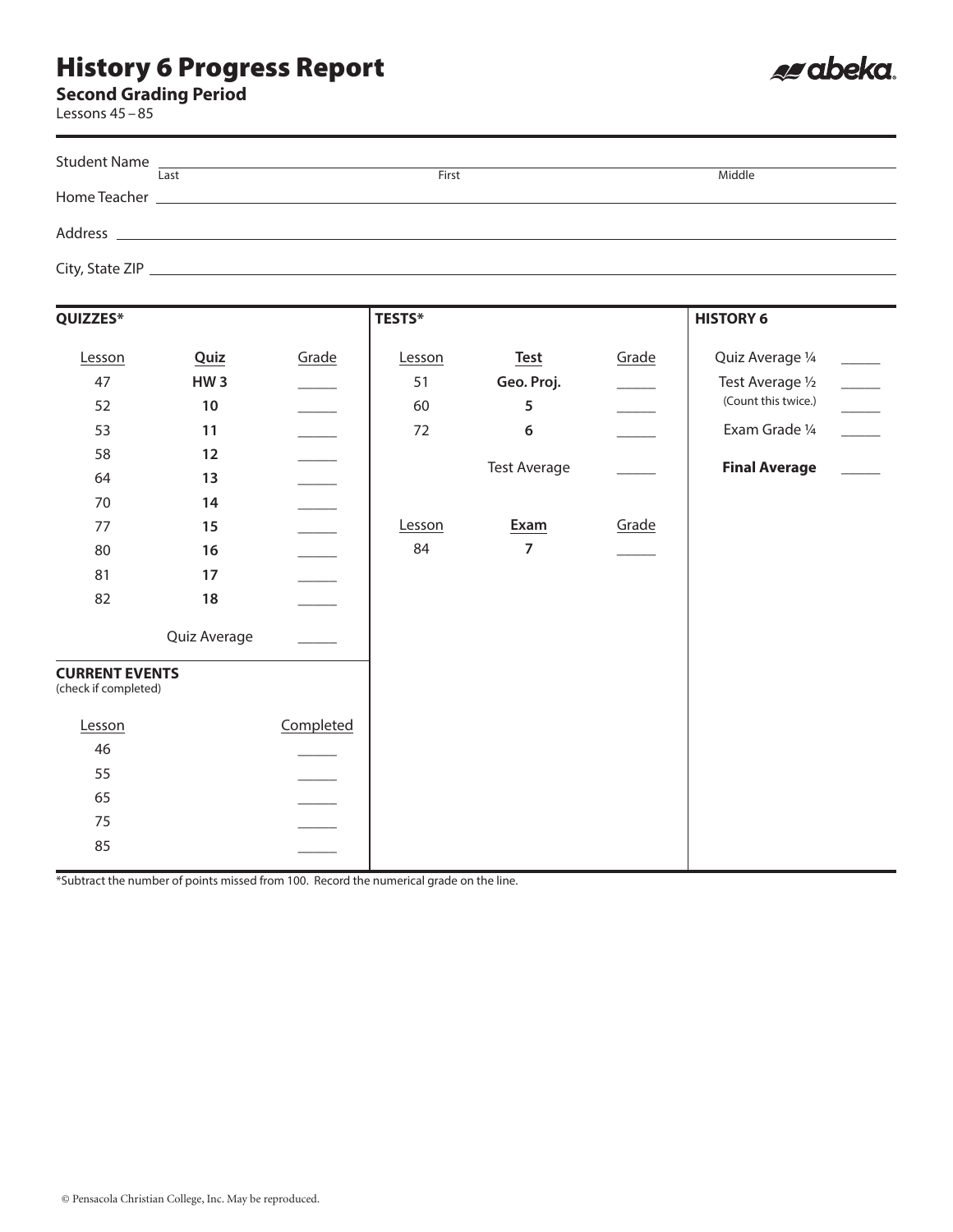**Third Grading Period**

Lessons 86-128

| Last | First | Middle |
|------|-------|--------|
|      |       |        |
|      |       |        |
|      |       |        |
|      |       |        |
|      |       |        |

es abeka.

| QUIZZES* |                          |       | <b>TESTS*</b> |                     |       | <b>HISTORY 6</b>                                |
|----------|--------------------------|-------|---------------|---------------------|-------|-------------------------------------------------|
| Lesson   | <b>Quiz</b>              | Grade | Lesson        | <b>Test</b>         | Grade | Quiz Average 1/4                                |
| 89       | 19                       |       | 94            | 8                   |       | Test Average 1/2                                |
| 90       | HW <sub>4</sub>          |       | 110           | 9                   |       | (Count this twice.)<br>$\overline{\phantom{a}}$ |
| 92       | 20                       |       | 117           | $10\,$              |       | Exam Grade 1/4                                  |
| 96       | Cur. Ev.<br>(not graded) |       |               | <b>Test Average</b> |       | <b>Final Average</b>                            |
| 99       | <b>HW5</b>               |       |               |                     |       |                                                 |
| 100      | 21                       |       | Lesson        | Exam                | Grade |                                                 |
| 102      | 22                       |       | 128           | 11                  |       |                                                 |
| 104      | 23                       |       |               |                     |       |                                                 |
| 106      | Cur. Ev.                 |       |               |                     |       |                                                 |
| 108      | 24                       |       |               |                     |       |                                                 |
| 114      | 25                       |       |               |                     |       |                                                 |
| 115      | 26                       |       |               |                     |       |                                                 |
| 120      | HW <sub>6</sub>          |       |               |                     |       |                                                 |
| 121      | Cur. Ev.                 |       |               |                     |       |                                                 |
| 122      | 27                       |       |               |                     |       |                                                 |
| 124      | 28                       |       |               |                     |       |                                                 |
| 126      | 29                       |       |               |                     |       |                                                 |
|          | Quiz Average             |       |               |                     |       |                                                 |

\*Subtract the number of points missed from 100. Record the numerical grade on the line.